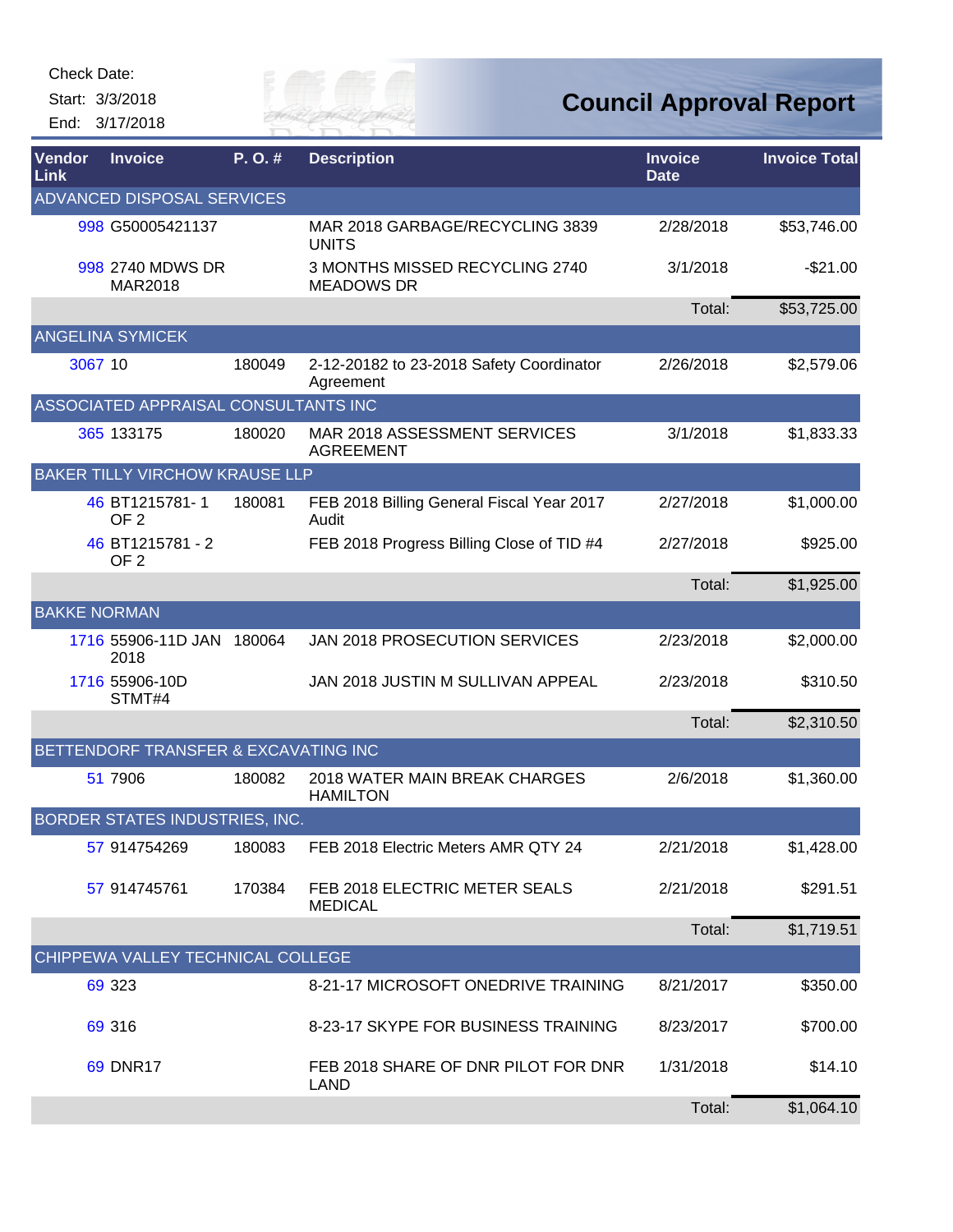| <b>Check Date:</b> |                                           |        |                                                               |                               |                                |
|--------------------|-------------------------------------------|--------|---------------------------------------------------------------|-------------------------------|--------------------------------|
|                    | Start: 3/3/2018                           |        |                                                               |                               | <b>Council Approval Report</b> |
|                    | End: 3/17/2018                            |        |                                                               |                               |                                |
| Vendor<br>Link     | <b>Invoice</b>                            | P.O.#  | <b>Description</b>                                            | <b>Invoice</b><br><b>Date</b> | <b>Invoice Total</b>           |
| <b>CIVICPLUS</b>   |                                           |        |                                                               |                               |                                |
|                    | 361 170243                                | 180109 | <b>NOV 2017 WEBSITE VIRTUAL</b><br><b>IMPLEMENTATION TRNG</b> | 2/19/2018                     | \$1,800.00                     |
|                    | <b>COMPUTER INTEGRATION TECHNOLOGY</b>    |        |                                                               |                               |                                |
|                    | 379 109371                                | 180009 | <b>JAN 2018 INFRASTRUCTURE SERVER</b><br><b>UPGRADE</b>       | 1/31/2018                     | \$129,103.00                   |
|                    | 379 260912                                | 180009 | <b>INFRASTRUCTURE SERVER UPGRADE</b><br>31hrs onsite          | 2/19/2018                     | \$4,836.00                     |
|                    | 379 261104                                | 180009 | FEB 2018 INFRASTRUCTURE SERVER<br><b>UPGRADE</b>              | 2/28/2018                     | \$1,014.00                     |
|                    | 379 261439                                | 180027 | MAR 2018 Managed Services for up to 15<br>Servers             | 2/28/2018                     | \$1,500.00                     |
|                    |                                           |        |                                                               | Total:                        | \$136,453.00                   |
|                    | CORPORATE FLEET SERVICES, INC             |        |                                                               |                               |                                |
|                    | 2786 9979                                 | 180006 | FEB 2018 PD Leased Inv Vehicles                               | 2/27/2018                     | \$1,135.14                     |
|                    | DARRELL'S SEPTIC SERVICE INC              |        |                                                               |                               |                                |
|                    | 85 26 233                                 | 180079 | FEB 2018 PORTA POTTY RENTAL DRY RUN<br><b>PARK</b>            | 2/28/2018                     | \$115.00                       |
|                    | ELECTRONIC SYSTEMS & SOFTWARE             |        |                                                               |                               |                                |
|                    | 3075 1032032                              |        | FEB 2018 VOTING MACHINE SUPPLIES                              | 2/27/2018                     | \$90.08                        |
|                    | <b>EMERGENCY CARE CONSULTANTS</b>         |        |                                                               |                               |                                |
|                    | 3028 1554                                 | 180074 | JAN 2018 PHYSICIAN RESOLUTION 6162                            | 2/6/2018                      | \$1,500.00                     |
|                    | 3028 1610                                 | 180074 | FEB 2018 PHYSICIAN RESOLUTION 6162                            | 2/28/2018                     | \$1,500.00                     |
|                    |                                           |        |                                                               | Total:                        | \$3,000.00                     |
|                    | <b>ENERGIS HIGH VOLTAGE RESOURCES INC</b> |        |                                                               |                               |                                |
|                    | 101 FINAL SUBSTN 170429<br>AP#2           |        | FINAL 2018 POWER PLANT SUBSTATION<br><b>MTC / PANELS</b>      | 2/9/2018                      | \$181,583.29                   |
|                    | 101 28808                                 | 180055 | ADD OIL TO THE Itc AT NORTH SUBSTATION                        | 2/14/2018                     | \$822.00                       |
|                    | 101 28870                                 | 180008 | JAN-FEB 2018 UWRF ELEC SUBSTAION<br><b>OIL/BATTERY TSTG</b>   | 2/28/2018                     | \$1,198.00                     |
|                    | 101 28868                                 | 180008 | JAN-FEB 2018 NRTH ELEC SUBSTATION<br><b>OIL/BTTRY TSTG</b>    | 2/28/2018                     | \$1,505.82                     |
|                    | 101 28872                                 | 180008 | JAN-FEB 2018 STH FRK ELEC SUBSTAION<br><b>OIL/BTTRY TSTG</b>  | 2/28/2018                     | \$1,603.00                     |
|                    |                                           |        |                                                               | Total:                        | \$186,712.11                   |
|                    | EO JOHNSON CO. INC                        |        |                                                               |                               |                                |
|                    | 98 22263182                               |        | MARCH 2018 PD RICOH COPIER STANDARD<br><b>PAYMENT</b>         | 3/5/2018                      | \$151.50                       |
|                    | <b>FBG SERVICE CORPORATION</b>            |        |                                                               |                               |                                |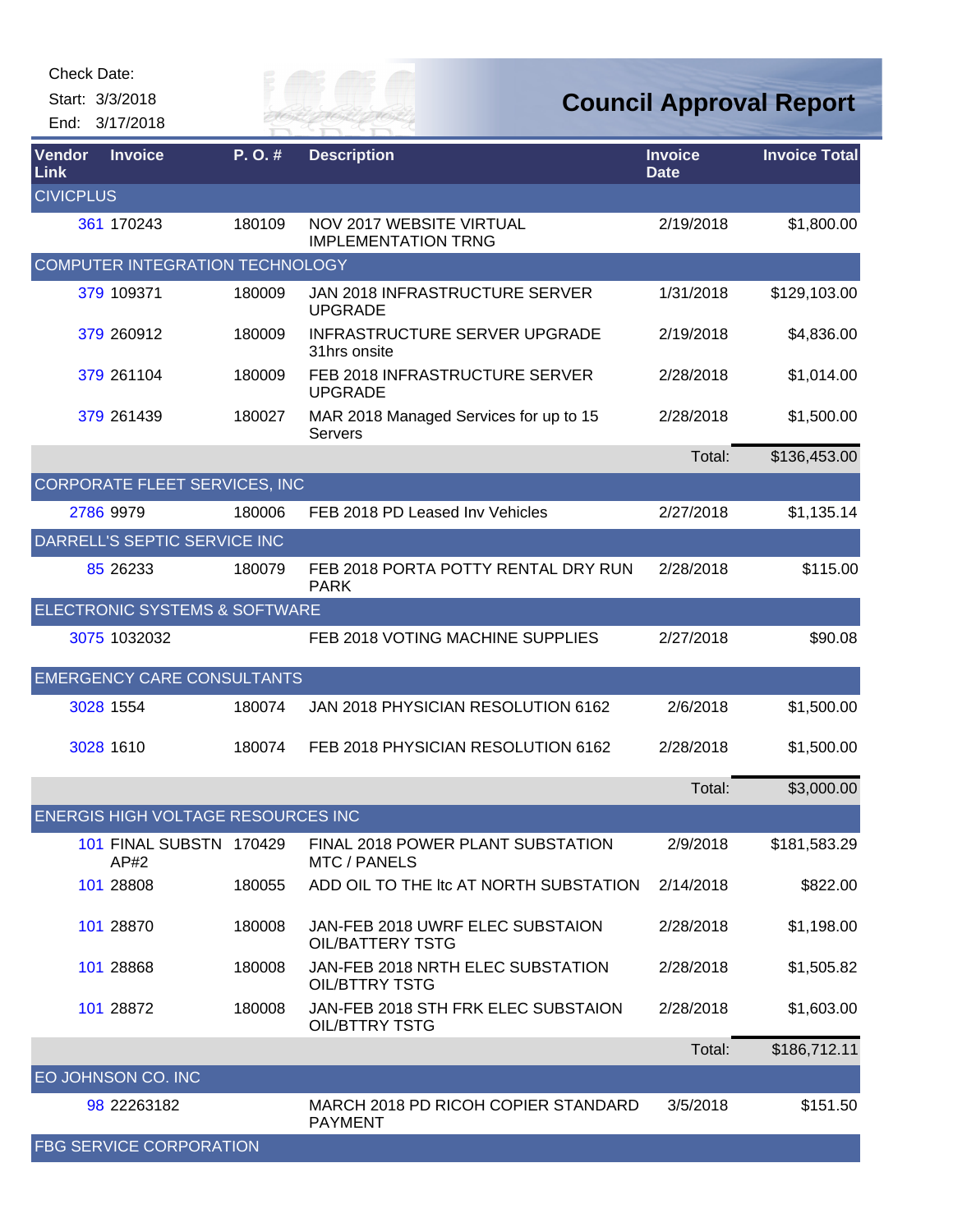| <b>Check Date:</b><br>Start: 3/3/2018<br>3/17/2018<br>End: |        | FR MAI                                                      |                               | <b>Council Approval Report</b> |
|------------------------------------------------------------|--------|-------------------------------------------------------------|-------------------------------|--------------------------------|
| Vendor<br><b>Invoice</b><br>Link                           | P.O.#  | <b>Description</b>                                          | <b>Invoice</b><br><b>Date</b> | <b>Invoice Total</b>           |
| 364 818476                                                 | 180043 | 2-28-18 MONTHLY FACILITIES CLEANING                         | 2/28/2018                     | \$4,866.00                     |
| 364 818657                                                 | 180043 | FEB 2018 MONTHLY FACILITIES CLEANING                        | 2/28/2018                     | \$172.00                       |
|                                                            |        |                                                             | Total:                        | \$5,038.00                     |
| FIRE SAFETY USA INC                                        |        |                                                             |                               |                                |
| 696 108943                                                 | 180065 | MARCH 2018 Skid Pump Unit for Brush Truck                   | 3/1/2018                      | \$12,845.00                    |
| FORREST CONSTRUCTION, INC                                  |        |                                                             |                               |                                |
| 3254 1910621                                               |        | JAN 2018 LIB LWR LVL WINDOW<br><b>REPLACEMENT</b>           | 1/31/2018                     | \$459.37                       |
| <b>GILL, GARRETT</b>                                       |        |                                                             |                               |                                |
| 2988 RMBRSMT<br>OFFC SPLYS                                 |        | SHOPKO PURCHASE ENVELOPES FOR<br><b>INTERIM RUN PACKETS</b> | 3/3/2018                      | \$15.79                        |
| HUEBSCH LAUNDRY COMPANY                                    |        |                                                             |                               |                                |
| 146 4033454                                                |        | 2-28-18 CITY HALL BRUSHMATS                                 | 2/28/2018                     | \$56.92                        |
| 146 4033447                                                |        | 2-28-18 PW BLDG BRUSHMATS                                   | 2/28/2018                     | \$47.96                        |
| 146 4033442                                                |        | 2-28-18 PD BRUSHMATS                                        | 2/28/2018                     | \$55.59                        |
| 146 4032826                                                | 180041 | 2-28-18 HUEBSCH ELECTRIC UNIFORMS                           | 2/28/2018                     | \$221.04                       |
|                                                            |        |                                                             | Total:                        | \$381.51                       |
| <b>INFOSEND INC</b>                                        |        |                                                             |                               |                                |
| 150 132265                                                 | 180071 | JAN 2018 RFMU MONTHLY STATEMENT<br>SERVICES                 | 1/31/2018                     | \$7.45                         |
| 150 133525                                                 | 180071 | FEB 2018 RFMU MONTHLY STATEMENT<br><b>SERVICES</b>          | 2/28/2018                     | \$3,118.44                     |
|                                                            |        |                                                             | Total:                        | \$3,125.89                     |
| INTERNATIONAL INSTITUTE OF MUNICIPAL CLERKS                |        |                                                             |                               |                                |
| 552 2018<br><b>MMBRSHP</b><br><b>JROGERS</b>               |        | 2018 MEMBERSHIP FOR JENNIFER<br>ROGERS thru 9-30-2018       | 3/2/2018                      | \$175.00                       |
| <b>J&amp;J GIS LLC</b>                                     |        |                                                             |                               |                                |
| 651 JAN 2018                                               | 180072 | JAN 2018 GIS SERVICES 35 hours                              | 2/5/2018                      | \$1,575.00                     |
| 651 FEB 2018<br><b>SERVICES</b>                            | 180072 | FEB 2018 GIS SERVICES 26hrs                                 | 3/6/2018                      | \$1,170.00                     |
|                                                            |        |                                                             | Total:                        | \$2,745.00                     |
| <b>JOHNSON BRANDT</b>                                      |        |                                                             |                               |                                |
| 2213 PER DIEM 2-28-<br>18                                  |        | WCMA TRAINING EAU CLAIRE, WI 2-28 TO 3-<br>2-2018           | 2/28/2018                     | \$70.50                        |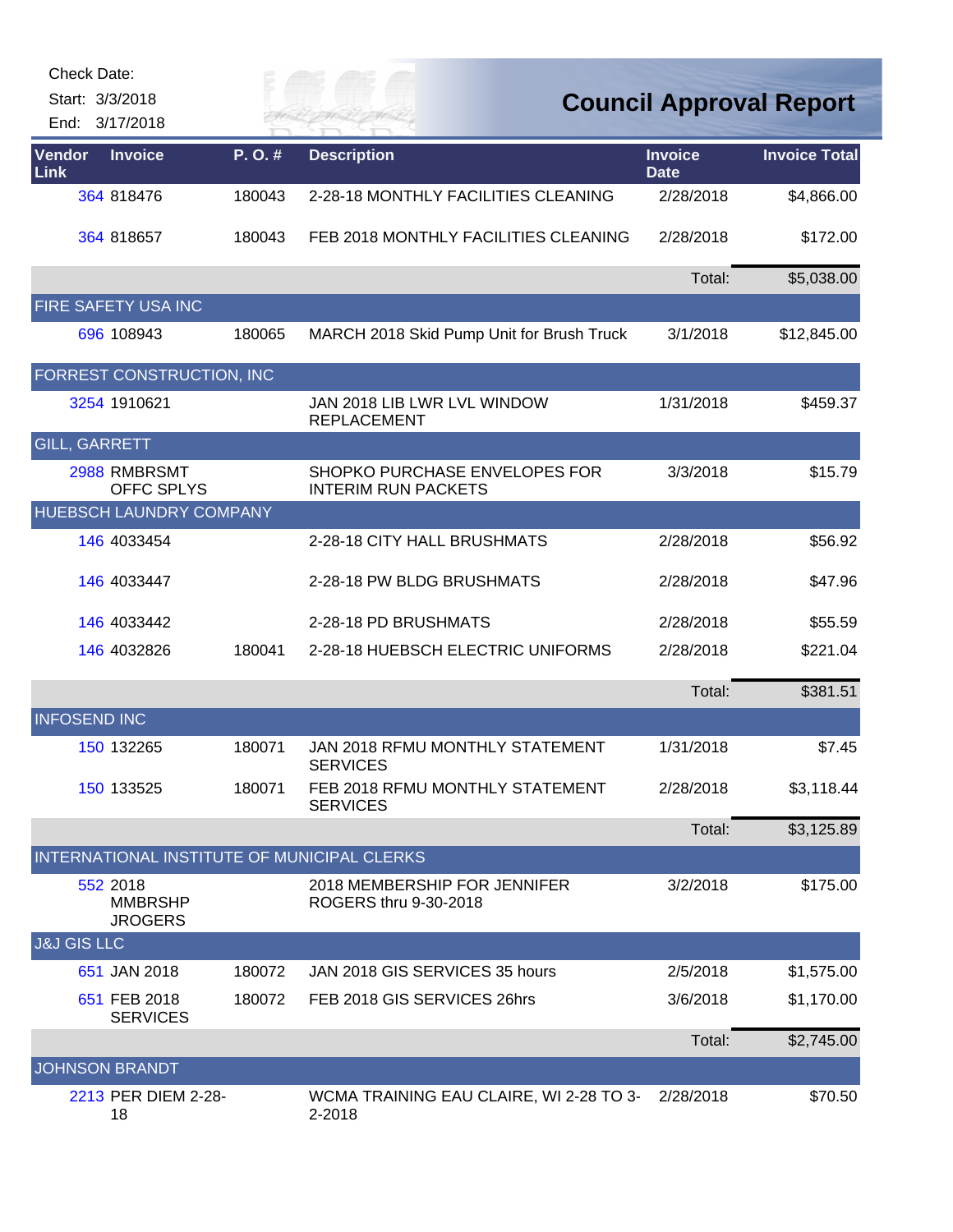Check Date:

Start: 3/3/2018 End: 3/17/2018



**Council Approval Report**

| Vendor<br><b>Link</b> | <b>Invoice</b>                   | P.O.#  | <b>Description</b>                                           | <b>Invoice</b><br><b>Date</b> | <b>Invoice Total</b> |
|-----------------------|----------------------------------|--------|--------------------------------------------------------------|-------------------------------|----------------------|
|                       | JOHNSON, MELINDA                 |        |                                                              |                               |                      |
|                       | 1266 PER DIEM 3-1-<br>18         |        | MARCH 2018 TIPSS USER GRP MTG<br><b>MADISON WI</b>           | 2/28/2018                     | \$88.50              |
|                       | <b>KNUTSON, JENNIFER</b>         |        |                                                              |                               |                      |
|                       | 1211 PER DIEM 3-9-<br>18         |        | 3-13 to 3-16-18 WAI CONFERENCE<br>ELKHART, WI                | 3/8/2018                      | \$119.50             |
|                       | <b>LOFFLER COMPANIES INC</b>     |        |                                                              |                               |                      |
|                       | 182 2747996                      |        | FINAL INVOICE CH MAILROOM COPIER ID<br>95469                 | 2/22/2018                     | \$1,096.46           |
|                       | 182 351895586                    |        | JAN CREDIT / 2-21-18 - 3-21-18 BASE PYMT<br><b>PW KONICA</b> | 2/23/2018                     | \$187.75             |
|                       | 182 22223488                     |        | FEB 2018 PW KONICA PYMT / 1-8-18-2-8-18<br><b>USAGE</b>      | 2/26/2018                     | \$298.71             |
|                       | 182 22223487                     |        | FEB 2018 FD KONICA STANDARD PAYMENT                          | 2/26/2018                     | \$216.00             |
|                       | 182 22223486                     |        | MAR 2018 MAILROOM PRINTER STNDRD<br><b>PYMT</b>              | 2/26/2018                     | \$249.00             |
|                       | 182 22223485                     |        | MAR 2018 CSR/COURT KONICA STNDRD<br><b>PYMT</b>              | 2/26/2018                     | \$160.00             |
|                       | 182 2751075                      |        | 2018 STANDARD PAYMENT 2-20-18 to 5-19-<br>18                 | 2/27/2018                     | \$1,368.00           |
|                       | 182 2753854                      |        | 2018 FD ANNUAL RATE / OVERAGE 3-1-17 -<br>$2 - 28 - 18$      | 3/1/2018                      | \$384.80             |
|                       |                                  |        |                                                              | Total:                        | \$3,960.72           |
|                       | <b>MAILROOM FINANCE CO</b>       |        |                                                              |                               |                      |
|                       | 845 FEB 2018<br><b>POSTAGE</b>   | 180063 | FEB 2018 POSTAGE MACHINE FUNDS                               | 2/15/2018                     | \$1,000.00           |
|                       | MIDWEST WELL SERVICES INC        |        |                                                              |                               |                      |
|                       | 3165 14281                       | 170423 | 2-24-2018 Pull #5 well pump, wire brush                      | 2/26/2018                     | \$10,330.00          |
|                       | MSA PROFESSIONAL SERVICES, INC.  |        |                                                              |                               |                      |
|                       | 1284 R07949009.0#2 160142<br>2   |        | JAN thru FEB 3 2018 Final Drawings-WWTP<br>Project           | 2/26/2018                     | \$4,770.00           |
|                       | 1284 R07949014.0#4 170278        |        | JAN thru FEB 3 2018 Review BOD loading<br>capacity WW        | 2/26/2018                     | \$523.50             |
|                       |                                  |        |                                                              | Total:                        | \$5,293.50           |
|                       |                                  |        | MUNICIPAL ELECTRIC UTILITIES OF WISCONSIN INC                |                               |                      |
|                       | 188 16223                        | 180094 | 2018 JT&S PROGRAM - FIRST 4 of 8<br><b>SESSIONS</b>          | 2/15/2018                     | \$2,744.44           |
|                       | MY RECEPTIONIST INC              |        |                                                              |                               |                      |
|                       | 192 S022030207                   | 180076 | MAR 2018 SERVICES / 99 MINUTES BILLED<br>FEB 2018            | 2/7/2018                      | \$161.18             |
|                       | NORTHERN STATES POWER COMPANY WI |        |                                                              |                               |                      |
|                       | 344 581044103 2-14<br>$-2018$    |        | PRESCOTT AMB BLDG POWER BILL<br><b>THROUGH 2-14-18</b>       | 2/16/2018                     | \$370.97             |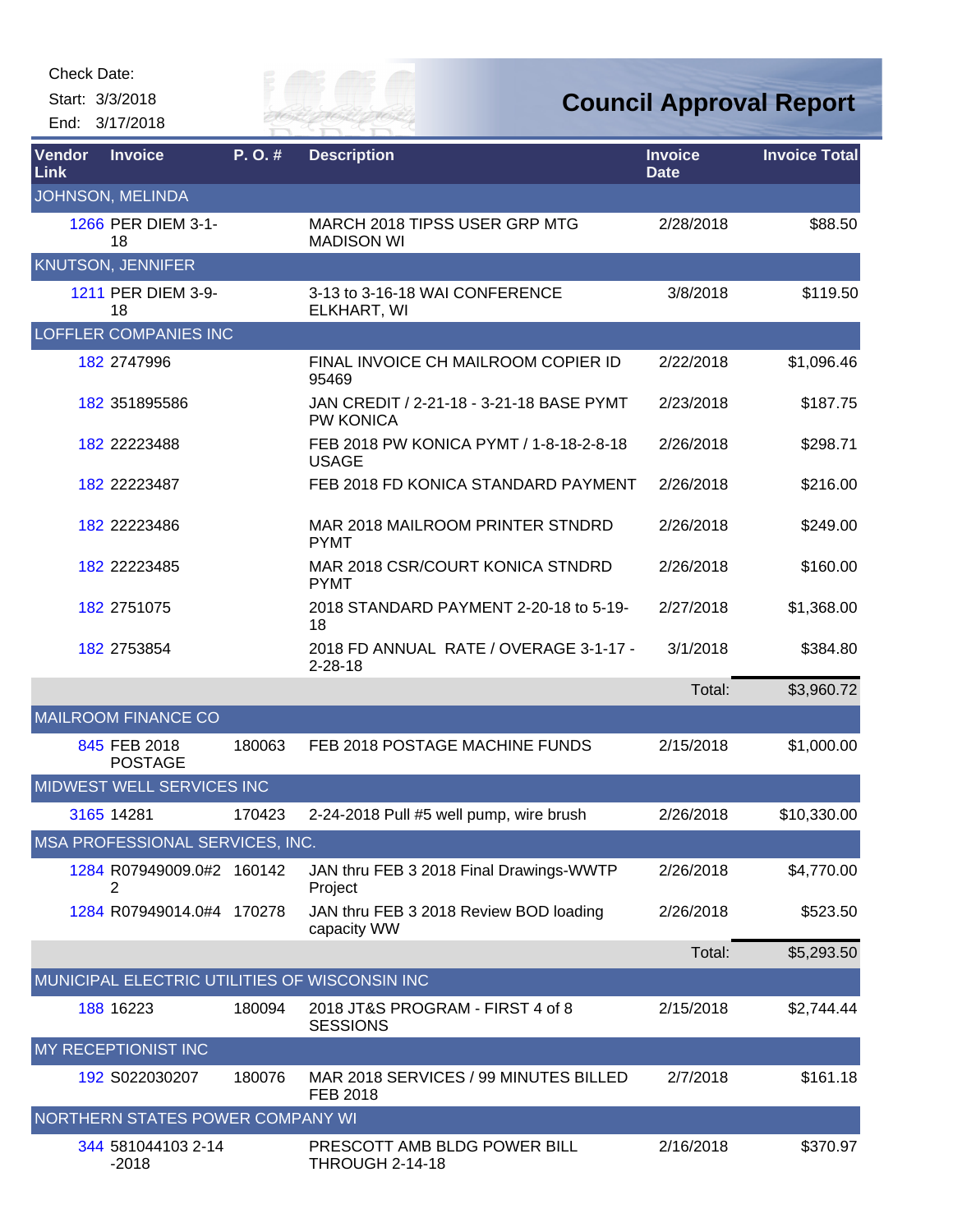| Check Date:           |                                         |         |                                                              |                               |                                |
|-----------------------|-----------------------------------------|---------|--------------------------------------------------------------|-------------------------------|--------------------------------|
|                       | Start: 3/3/2018<br>End: 3/17/2018       |         | FR HA                                                        |                               | <b>Council Approval Report</b> |
| Vendor<br>Link        | <b>Invoice</b>                          | P. O. # | <b>Description</b>                                           | <b>Invoice</b><br><b>Date</b> | <b>Invoice Total</b>           |
|                       | <b>OLDCASTLE PRECAST INC</b>            |         |                                                              |                               |                                |
|                       | 3078 120039660                          | 180016  | FEB 2018 POWER PLANT SUBSTATION<br><b>VAULT COVER</b>        | 2/26/2018                     | \$1,386.00                     |
|                       | PETERSON FAMILY REAL ESTATE LLC         |         |                                                              |                               |                                |
|                       | 787 2018 WELL<br><b>AGREEMENT</b>       |         | 2018 PAYMENT FOR WELL MONITORING<br><b>AGREEMENT</b>         | 3/1/2018                      | \$100.00                       |
|                       | PHS MAXFIELD LLC                        |         |                                                              |                               |                                |
|                       | 3171 16640                              | 180093  | JAN 2018 CMPRHNSV RF HSG MRKT STDY                           | 2/12/2018                     | \$8,000.00                     |
|                       | PIERCE COUNTY FIRE OFFICERS ASSOCIATION |         |                                                              |                               |                                |
|                       | 846 2018 MEMBER<br><b>DUES</b>          |         | 2018 MEMBER DUES                                             | 3/1/2018                      | \$25.00                        |
|                       | PIERCE COUNTY TREASURER                 |         |                                                              |                               |                                |
|                       | 210 FEB2018 DOG<br><b>LICSTLMT</b>      |         | FEB 2018 DOG LICENSE SETTLEMENT QTY<br>237                   | 2/27/2018                     | \$761.00                       |
|                       | PRESCOTT WATER & SEWER UTILITY          |         |                                                              |                               |                                |
|                       | 1611 7558-01NOV-<br><b>FEB WATER</b>    |         | PRESCOTT AMB BLDG WATER BILL NOV-<br>2017 to FEB-2018        | 2/28/2018                     | \$194.30                       |
|                       | REALTIME UTILITY ENGINEERS, INC         |         |                                                              |                               |                                |
|                       | 3167 3070.0218A                         | 180111  | FEB 2018 FINAL PWR PLNT SUB, RELAY<br><b>TESTING SERVICS</b> | 2/26/2018                     | \$5,401.00                     |
|                       | <b>RIVER CITY ELECTRIC</b>              |         |                                                              |                               |                                |
|                       | 1291 1331                               | 180102  | FEB 2018 PW PRESSURE WASHER ELECTR                           | 2/27/2018                     | \$3,155.71                     |
|                       | RIVER FALLS CHAMBER OF COMMERCE INC     |         |                                                              |                               |                                |
|                       | 225 14244                               |         | FEB 2018 RFMU CHAMBER CHECK                                  | 2/21/2018                     | \$50.00                        |
| <b>ROHLOFF, JASON</b> |                                         |         |                                                              |                               |                                |
|                       | 2920 PER DIEM 2-28-<br>18               |         | WCMA WINTER CONFERENCE 2-28 to 3-2-<br>2018                  | 2/28/2018                     | \$70.50                        |
| <b>RUNNING INC</b>    |                                         |         |                                                              |                               |                                |
|                       | 1573 18044                              |         | JAN 2018 TRANSPORTATION FOR COURT<br><b>HEARING</b>          | 2/5/2018                      | \$2.75                         |
|                       | 1573 18060                              | 180073  | JAN 2018 Taxi Management Services                            | 2/6/2018                      | \$14,004.12                    |
|                       | 1573 18236                              | 180073  | 2018 Taxi Management Services 2-6-18 to 3-6-<br>2018         | 3/6/2018                      | \$16,040.68                    |
|                       |                                         |         |                                                              | Total:                        | \$30,047.55                    |
| <b>SAVATREE</b>       |                                         |         |                                                              |                               |                                |
|                       | 772 4985159                             | 180062  | 2018 Boulevard Tree Pruning and Removal                      | 2/27/2018                     | \$2,950.00                     |
|                       | <b>SCHOOL DISTRICT OF RIVER FALLS</b>   |         |                                                              |                               |                                |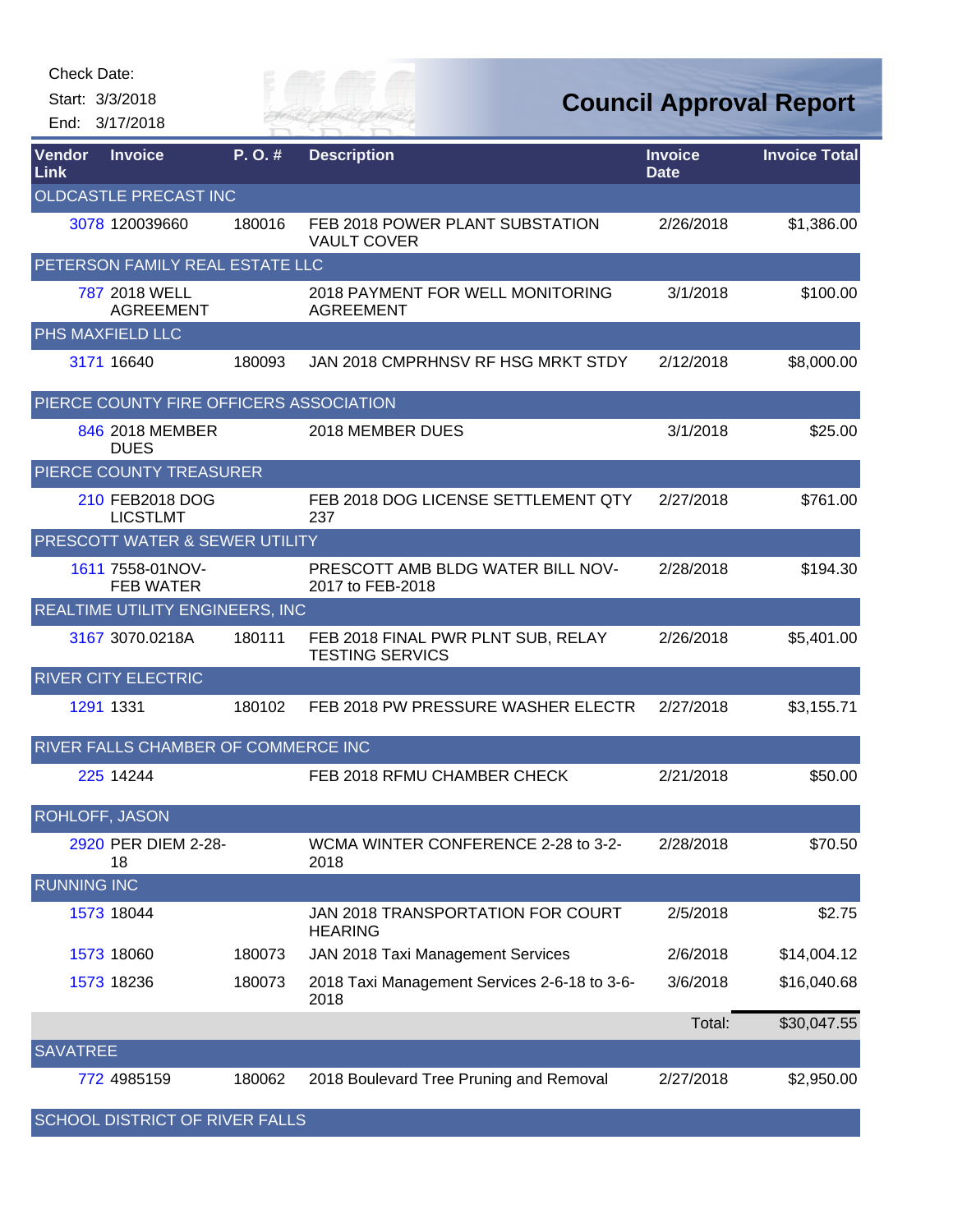Check Date:

Start: 3/3/2018

End: 3/17/2018

Eily of

| <b>Vendor</b><br>Link | <b>Invoice</b>                     | P.O.#  | <b>Description</b>                                           | <b>Invoice</b><br><b>Date</b> | <b>Invoice Total</b> |
|-----------------------|------------------------------------|--------|--------------------------------------------------------------|-------------------------------|----------------------|
|                       | <b>229 DNR17</b>                   |        | FEB 2018 SHARE OF DNR PILOT FOR DNR<br>LAND                  | 1/31/2018                     | \$148.58             |
|                       | 229 2017-2018<br><b>SCHLRSHIP</b>  |        | FALL 2017 - WINTER 2018 CMTY ED<br><b>SCHOLARSHIP</b>        | 2/28/2018                     | \$239.00             |
|                       |                                    |        |                                                              | Total:                        | \$387.58             |
|                       | SHRED-IT US HOLDCO, INC            |        |                                                              |                               |                      |
|                       | 2439 8124212337                    | 180075 | FEB 2018 SHRED IT SERVICES FOR CITY<br><b>HALL</b>           | 2/22/2018                     | \$45.80              |
| SIMPSON, SCOT         |                                    |        |                                                              |                               |                      |
|                       | 953 PER DIEM 3-1-<br>2018          |        | WCMA EAU CLAIRE/CHIPPEWA FALLS &<br><b>LEAGUE MEETINGS</b>   | 3/5/2018                      | \$31.25              |
|                       | <b>ST CROIX COUNTY TREASURER</b>   |        |                                                              |                               |                      |
|                       | <b>252 DNR17</b>                   |        | FEB 2018 SHARE OF DNR PILOT FOR DNR<br><b>LAND</b>           | 1/31/2018                     | \$58.27              |
|                       | 252 FEB-18 DOG<br><b>LCNSTLMNT</b> |        | FEB 2018 DOG LICENSE SETTLEMENT QTY<br>94                    | 2/27/2018                     | \$292.00             |
|                       |                                    |        |                                                              | Total:                        | \$350.27             |
|                       | <b>STAFFORD ROSENBAUM</b>          |        |                                                              |                               |                      |
|                       | 2522 1205830                       | 180087 | JAN 2018 TOWN OF TROY SUIT LEGAL<br><b>SERVICES</b>          | 2/8/2018                      | \$375.00             |
|                       |                                    |        | STATEWIDE ENERGY EFFICIENCY & RENEWABLES ADMIN INC           |                               |                      |
|                       | 243 JANUARY 2018                   |        | JAN 2018 CTC ENRGY EFFCNCY FUNDS TO<br><b>FOCUS ON ENRGY</b> | 2/24/2018                     | \$4,733.48           |
|                       | STUART C IRBY TOOL AND SAFETY      |        |                                                              |                               |                      |
|                       | 156 S010541699.00 180100<br>1      |        | JAN 2018 STRT LIGHT REPLACED DUE TO<br><b>ACDNT 11-22-17</b> | 1/31/2018                     | \$2,090.00           |
|                       | 156 S010541699.00 180100<br>3      |        | JAN 2018 STRT POLE REPLACED DUE TO<br><b>ACDNT 11-22-17</b>  | 2/19/2018                     | \$4,040.00           |
|                       |                                    |        |                                                              | Total:                        | \$6,130.00           |
| THOMAS, STEVE         |                                    |        |                                                              |                               |                      |
|                       | 940 PER DIEM 3-9-<br>18            |        | 3-13 to 3-16-18 WAI CONFERENCE<br>ELKHART, WI                | 3/8/2018                      | \$119.50             |
|                       | TIERNEY BROTHERS, INC              |        |                                                              |                               |                      |
|                       | 3255 762953                        | 180103 | FEB 2018 CITY HALL DIGITAL SIGNAL<br><b>PROCESSOR</b>        | 2/23/2018                     | \$1,750.00           |
|                       | <b>TRANS ALARM INC</b>             |        |                                                              |                               |                      |
|                       | 557 300366919                      |        | MAR 2018 RE-KEY LOCK FOR PATROL<br><b>STORAGE CLOSET</b>     | 3/2/2018                      | \$40.00              |
|                       | <b>YLER TECHNOLOGIES</b>           |        |                                                              |                               |                      |
|                       | 381 045-215105                     | 180104 | SUPPORT WO/LICENSING/INVENTORY 4-1-<br>18 to 3-31-19         | 3/1/2018                      | \$4,605.05           |
|                       | <b>UHL COMPANY INC</b>             |        |                                                              |                               |                      |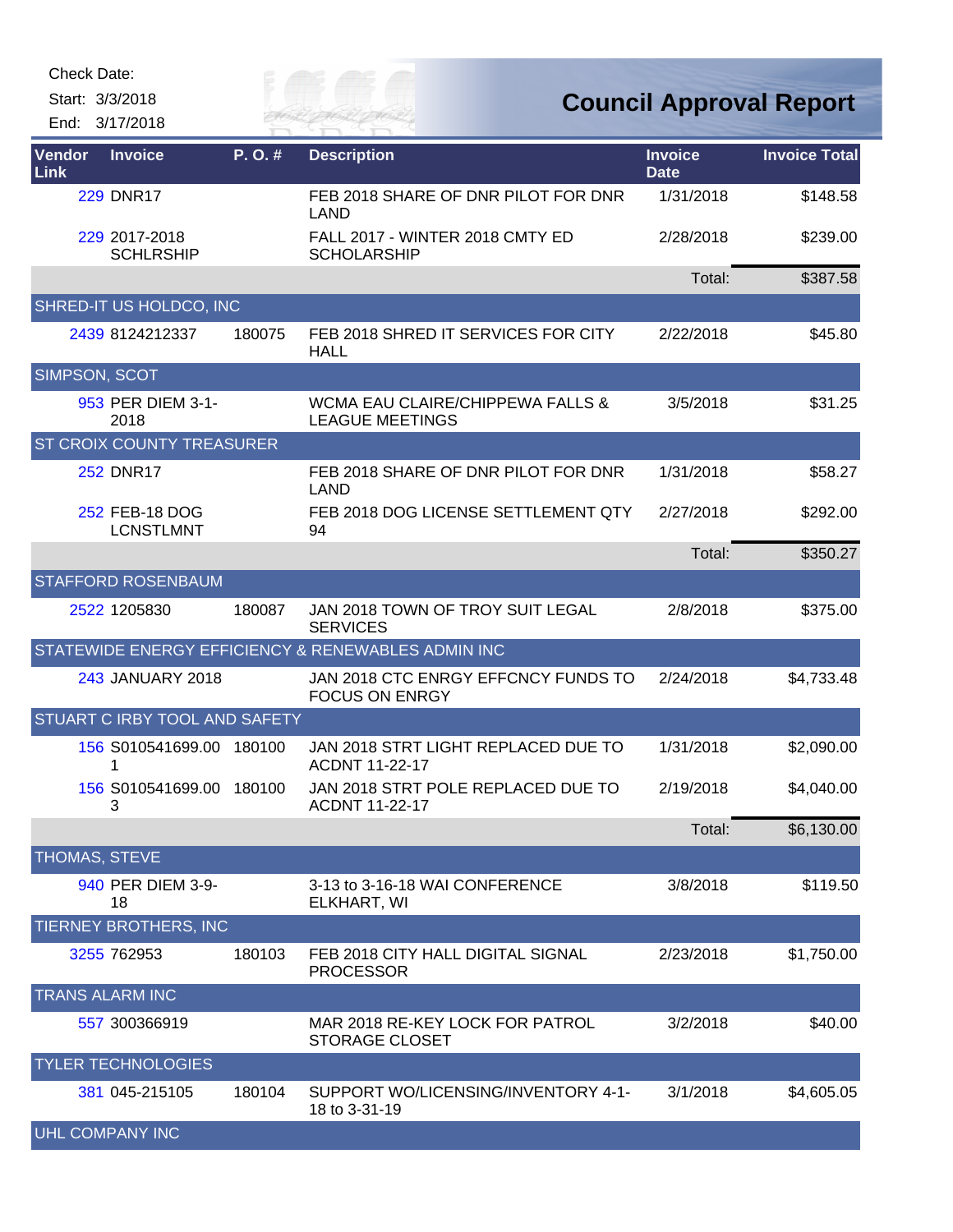|                | Check Date:                       |        |                                                              |                                |                      |
|----------------|-----------------------------------|--------|--------------------------------------------------------------|--------------------------------|----------------------|
|                | Start: 3/3/2018<br>End: 3/17/2018 |        | FR HAI                                                       | <b>Council Approval Report</b> |                      |
| Vendor<br>Link | <b>Invoice</b>                    | P.O.#  | <b>Description</b>                                           | <b>Invoice</b><br><b>Date</b>  | <b>Invoice Total</b> |
|                | 446 2482                          | 180101 | HVAC WORK COMPLETED OCT 2017                                 | 1/16/2018                      | \$1,183.00           |
|                | 446 3789                          | 180101 | HVAC WORK COMPLETED DEC 2017                                 | 1/17/2018                      | \$704.00             |
|                | 446 5110                          |        | FEB 2018 HVAC SERVICE TO STORM<br><b>SHELTER</b>             | 2/27/2018                      | \$704.00             |
|                |                                   |        |                                                              | Total:                         | \$2,591.00           |
|                |                                   |        | UNEMPLOYMENT INSURANCE-DEPT OF WORKFORCE DEV                 |                                |                      |
|                | 277 000008856081                  |        | FEB 2018 UNEMPLOYMENT INSURANCE<br><b>PYMTS</b>              | 2/28/2018                      | \$1,480.00           |
|                | US BANK NATIONAL ASSOC            |        |                                                              |                                |                      |
|                | 284 FEB 2017<br><b>PCARDS</b>     |        | FEB 2018 PURCHASE CARD<br><b>TRANSACTIONS</b>                | 2/26/2018                      | \$93,062.42          |
|                | USIC LOCATING SERVICES LLC        |        |                                                              |                                |                      |
|                | 286 272126                        | 180045 | JAN 2018 LOCATING STORM / SANITARY                           | 1/31/2018                      | \$297.08             |
|                | 286 272125                        | 180042 | JAN 2018 LOCATING WATER / ELECTRIC                           | 1/31/2018                      | \$585.20             |
|                |                                   |        |                                                              | Total:                         | \$882.28             |
|                | <b>VERSA VEND VENDING</b>         |        |                                                              |                                |                      |
|                | 1205 2114:014371                  |        | DEC 2017 COFFEE SUPPLIES                                     | 12/6/2017                      | \$175.00             |
|                | 1205 2114:016763                  |        | DEC 2017 COFFEE SUPPLIES                                     | 12/7/2017                      | \$175.00             |
|                | 1205 2114:017071                  |        | 2-28-2018 CITY HALL COFFEE                                   | 2/28/2018                      | \$70.00              |
|                |                                   |        |                                                              | Total:                         | \$420.00             |
|                | VIKING COCA-COLA BOTTLING CO      |        |                                                              |                                |                      |
|                | 16 762780                         |        | FEB 2018 FD SUPPLIES                                         | 2/27/2018                      | \$140.70             |
|                | <b>VIKING ELECTRIC SUPPLY INC</b> |        |                                                              |                                |                      |
|                | 750 S001282909.00<br>1            |        | FEB 2018 CITY HALL LIGHTING                                  | 2/21/2018                      | \$52.65              |
|                | WI RURAL WATER ASSOCIATION        |        |                                                              |                                |                      |
|                | 337 S2786                         |        | 2018 ANNUAL MEMBERSHIP RENEWAL                               | 3/1/2018                       | \$585.00             |
|                | WI STATE LABORATORY OF HYGIENE    |        |                                                              |                                |                      |
|                | 330 539208                        |        | FEB 2018 FLUORIDE CHEMICALS                                  | 2/28/2018                      | \$50.00              |
|                | <b>WI SUPREME COURT</b>           |        |                                                              |                                |                      |
|                | 331 2018 47-0276                  |        | MAY 1 2018 to APRIL 30 2019 CONTINUING<br><b>JUDICIAL ED</b> | 2/26/2018                      | \$700.00             |
|                | <b>ZIELIES TREE SERVICE INC</b>   |        |                                                              |                                |                      |